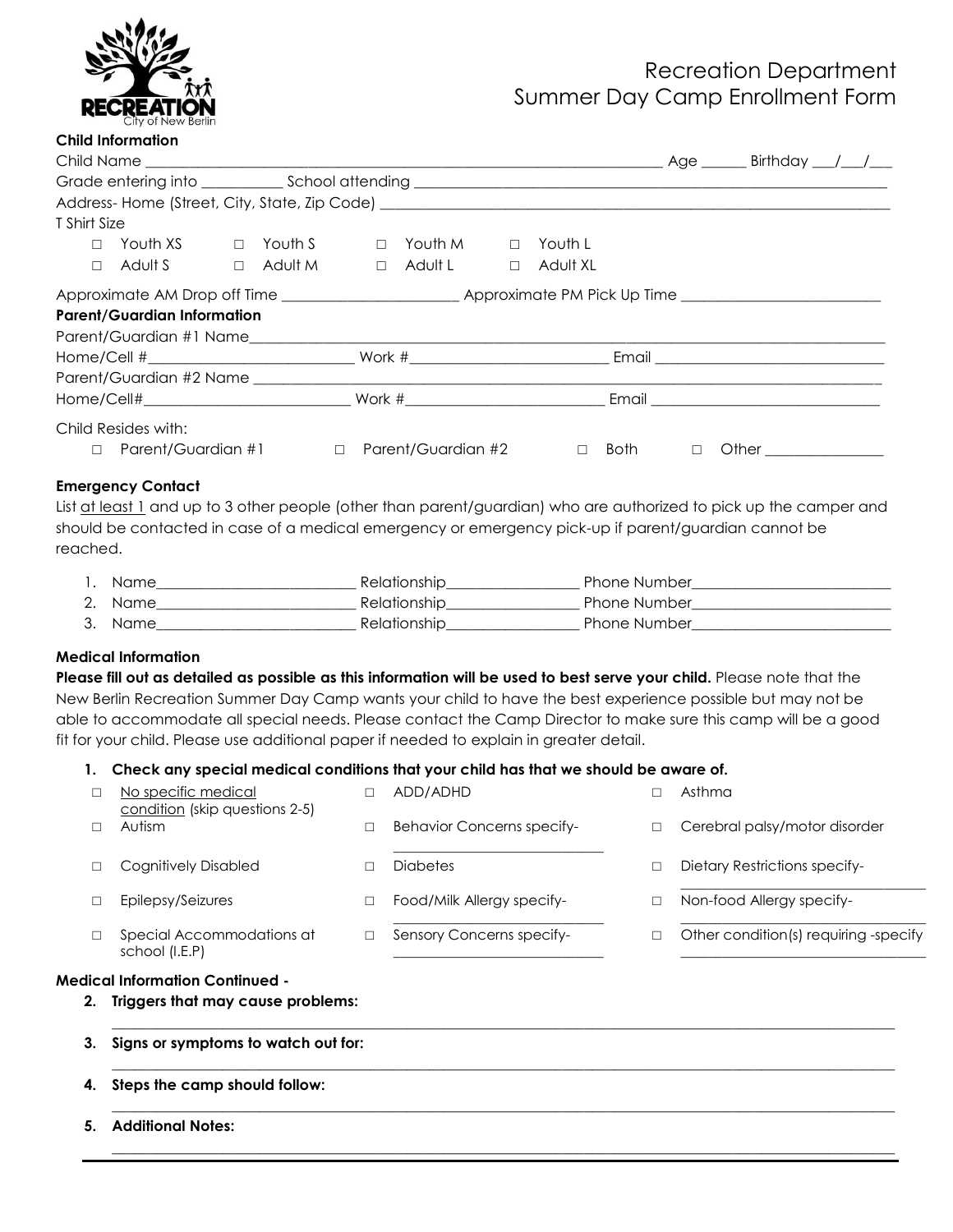

### **Character Contact**

The goal of our program is to provide an atmosphere for children to develop a variety of satisfying skills and relationships while enjoying healthy activities. Throughout the summer we continue with our character development mission to develop respect, responsibility, caring, and honesty among our participants. As a family, please read and discuss the Character Contract together and sign below.

**1. Appropriate Conversation:** Campers will not be allowed to discuss inappropriate topics or contribute to demeaning conversations about other children and/or staff.

**2. Appropriate Language:** Campers will refrain from using obscene language or gestures for any reason.

**3. Respect:** Campers will follow instructions the first time they are given. Campers will also speak to staff and other campers with respect.

**4. Play:** Campers will not engage in horseplay with each other or staff. Hitting, pushing or any other type of aggressive behavior will not be allowed. Campers will keep their hands and feet to themselves at all times.

**5. Responsibility**: Campers will remain with their assigned group and within the eye contact of the staff.

**6. Caring:** Campers will use equipment, toys, and games properly. Campers will also help to care for the facility, grounds, other campers, and camp staff.

### **What will happen if this contract is violated?**

If an incident occurs where a child conducts him-/herself in such a manner that jeopardizes their safety, the safety of others, or is not by the mission of the City of New Berlin, the following steps will be taken:

**1. First Violation:** A staff member will address and document the issue directly with the camper. The camper will sit out of an activity for the day, such as arts & crafts, free time, etc. Parents will be contacted during the day or at the end of the program, depending on the time of the incident.

**2. Second Violation**: A staff member will address and document the issue directly with the camper. The parent or guardian will receive a phone call and will be asked to pick up their child within the hour. The camper will NOT be allowed to attend the program the next day that he/she is registered for.

**3. Third Violation**: A staff member will address and document the issue directly with the camper. A parent or guardian will be contacted and asked to pick up their child immediately. The child will be suspended one (1) week from the program they are participating in.

**4. Fourth Violation:** The child will be dismissed from the program. We reserve the right, at any time, to dismiss any child from the program immediately if we deem unsafe their placement due to environmental, physical, emotional or other harm, to themselves, other children, staff, and/or the City of New Berlin Citizens.

We have reviewed the above with our child and we agree to follow the Character Contract.

 $\frac{1}{2}$  ,  $\frac{1}{2}$  ,  $\frac{1}{2}$  ,  $\frac{1}{2}$  ,  $\frac{1}{2}$  ,  $\frac{1}{2}$  ,  $\frac{1}{2}$  ,  $\frac{1}{2}$  ,  $\frac{1}{2}$  ,  $\frac{1}{2}$  ,  $\frac{1}{2}$  ,  $\frac{1}{2}$  ,  $\frac{1}{2}$  ,  $\frac{1}{2}$  ,  $\frac{1}{2}$  ,  $\frac{1}{2}$  ,  $\frac{1}{2}$  ,  $\frac{1}{2}$  ,  $\frac{1$ 

\_\_\_\_\_\_\_\_\_\_\_\_\_\_\_\_\_\_\_\_\_\_\_\_\_\_\_\_\_\_\_\_\_\_\_\_\_\_\_\_\_\_\_\_\_\_\_\_\_\_\_\_\_\_\_\_\_\_\_\_\_\_\_\_\_

Parent/Guardian's Signature **Date** Date Date

Child's Name